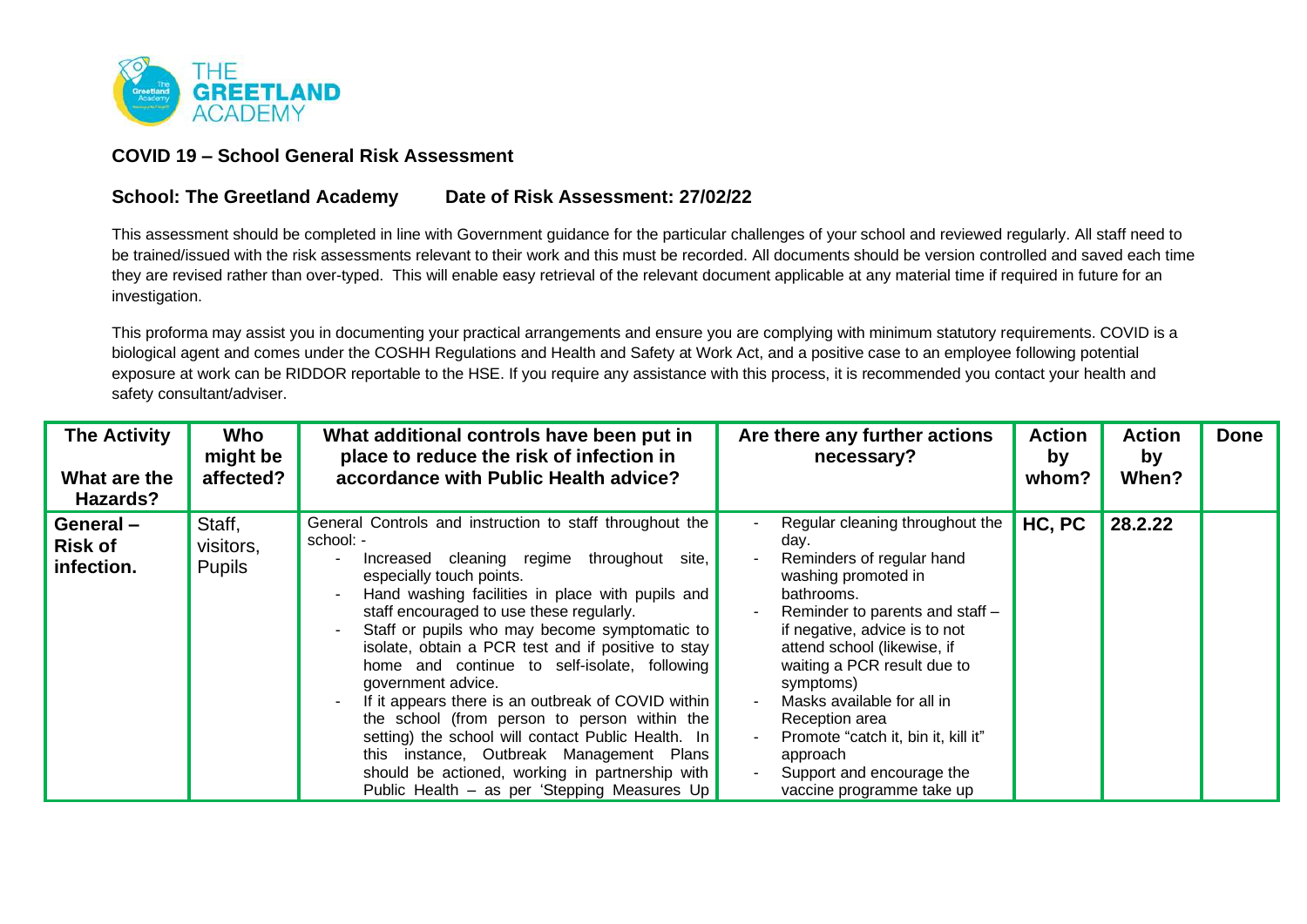

| <b>The Activity</b><br>What are the<br>Hazards? | Who<br>might be<br>affected?  | What additional controls have been put in<br>place to reduce the risk of infection in<br>accordance with Public Health advice?                                                                                                                                                                                                                                                                                                                                                                                       | Are there any further actions<br>necessary?        | <b>Action</b><br>by<br>whom?                            | <b>Action</b><br>by<br>When? | <b>Done</b>   |
|-------------------------------------------------|-------------------------------|----------------------------------------------------------------------------------------------------------------------------------------------------------------------------------------------------------------------------------------------------------------------------------------------------------------------------------------------------------------------------------------------------------------------------------------------------------------------------------------------------------------------|----------------------------------------------------|---------------------------------------------------------|------------------------------|---------------|
|                                                 |                               | and Down guidance' <b>Schools COVID-19</b><br>operational<br>guidance<br>(publishing.service.gov.uk).<br>This may<br>involve close contacts restarting daily testing.<br>Non- fire safety doors can be propped open to<br>allow ventilation<br>Windows to be opened each morning to allow<br>adequate ventilation.                                                                                                                                                                                                   |                                                    |                                                         |                              |               |
| <b>Ventilation</b>                              | Staff,<br>pupils,<br>visitors | Need to balance the risk of transmission of the virus and a<br>comfortable teaching environment which can be<br>maintained by.<br>For natural ventilation, the windows should be<br>opened<br>Allow flexibility for staff and pupils to wear<br>additional suitable indoor clothing.<br>Open non- fire resisting doors to allow for air flow<br><b>Control measures</b><br>You should:<br>Ensure good hygiene for everyone.<br>2. Maintain appropriate cleaning regimes.<br>3. Keep occupied spaces well ventilated. | Staff to monitor electronic<br>ventilation devices | <b>Cleaning</b><br>$team +$<br><b>Teaching</b><br>teams | Ongoing                      | Comple<br>ted |
|                                                 |                               | 4. Follow public health advice on testing, self-isolation and managing confirmed<br>cases of COVID-19.                                                                                                                                                                                                                                                                                                                                                                                                               |                                                    |                                                         |                              |               |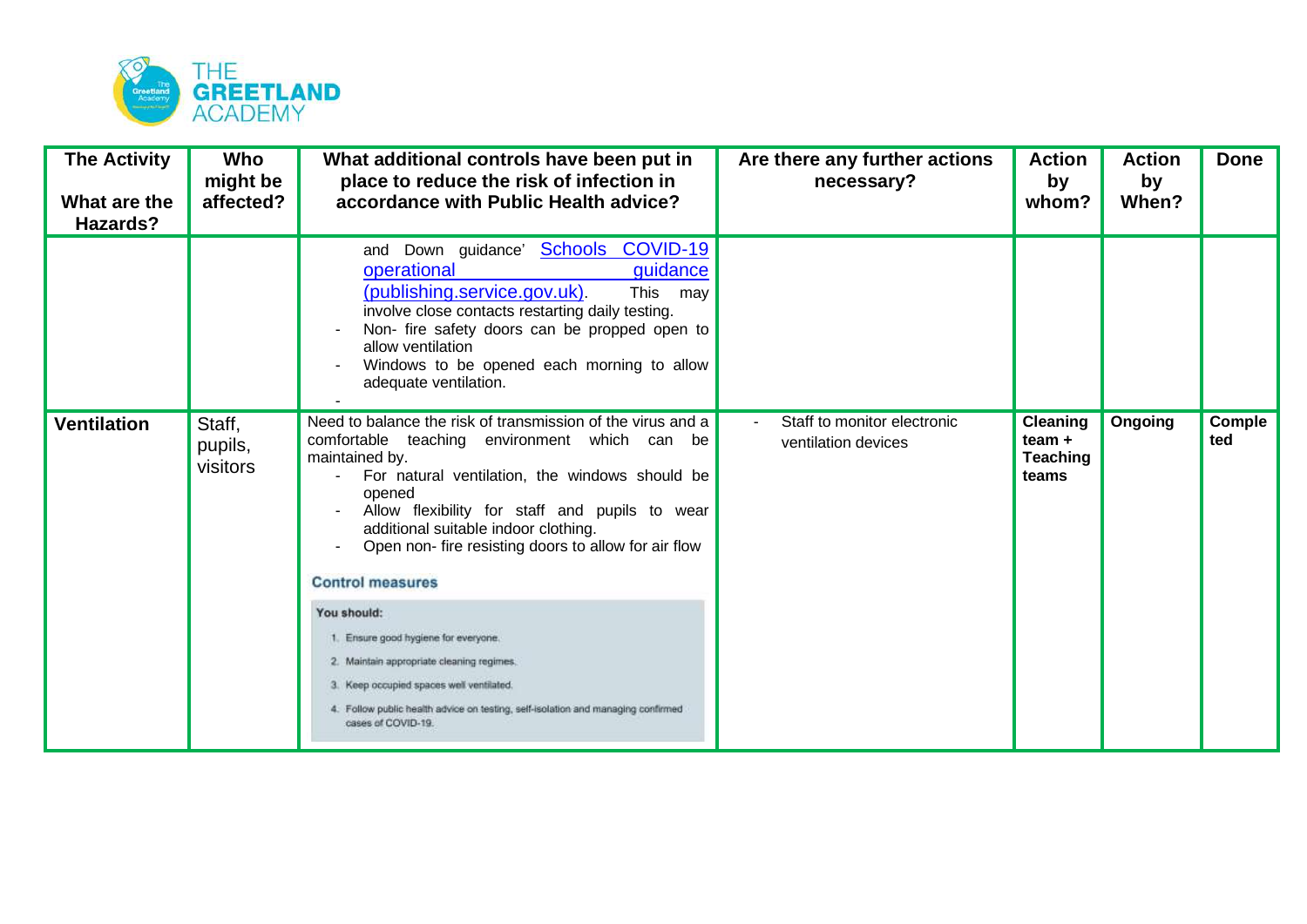

| <b>The Activity</b><br>What are the<br>Hazards? | Who<br>might be<br>affected?         | What additional controls have been put in<br>place to reduce the risk of infection in<br>accordance with Public Health advice?                                                                                                                                              | Are there any further actions<br>necessary? | <b>Action</b><br>by<br>whom?                            | <b>Action</b><br>by<br>When? | <b>Done</b>          |
|-------------------------------------------------|--------------------------------------|-----------------------------------------------------------------------------------------------------------------------------------------------------------------------------------------------------------------------------------------------------------------------------|---------------------------------------------|---------------------------------------------------------|------------------------------|----------------------|
| <b>Classrooms</b>                               | Staff,<br>Visitors,<br><b>Pupils</b> | Classrooms to be regularly cleaned and cleaning<br>supplies available in the classroom.<br>Pupils encouraged to wash their hands regularly<br>Windows opened to allow ventilation.                                                                                          |                                             | <b>Cleaning</b><br>$team +$<br><b>Teaching</b><br>teams | Ongoing                      | <b>Comple</b><br>ted |
| <b>Provision in</b><br><b>Early Years</b>       | Staff, Pupil<br><b>Visitors</b>      | EYFS ratios still to be met<br>Promotion of handwashing with staff.                                                                                                                                                                                                         |                                             | <b>EYFS</b><br><b>Team</b>                              | Ongoing                      | Comple<br>ted        |
| <b>Corridors</b>                                | Staff,<br>pupils,<br>visitors        | Regular cleaning of touch points                                                                                                                                                                                                                                            |                                             | Cleaning<br>team, PC                                    | Ongoing                      | Comple<br>ted        |
| <b>Toilet and</b><br>cloakrooms                 | Staff,<br>pupils,<br>visitors        | Available hand washing facilities with soap and<br>warm water with encouragement to use these<br>facilities regularly and prior to eating.<br>Regular cleaning of the toilet area touch points.                                                                             |                                             | <b>Cleaning</b><br>team, PC                             | Ongoing                      |                      |
| Playground<br>and play<br>equipment             | Staff,<br>Pupils,<br><b>Visitors</b> | Cleaning should take place more frequently than<br>normal.<br>Also applies to resources used both inside and<br>outside for wraparound care and out of school<br>settings.<br>Staggered breaks and lunches ensure that<br>children will come into contact with less pupils. |                                             | <b>Teachers</b>                                         | Ongoing                      | Comple<br>ted        |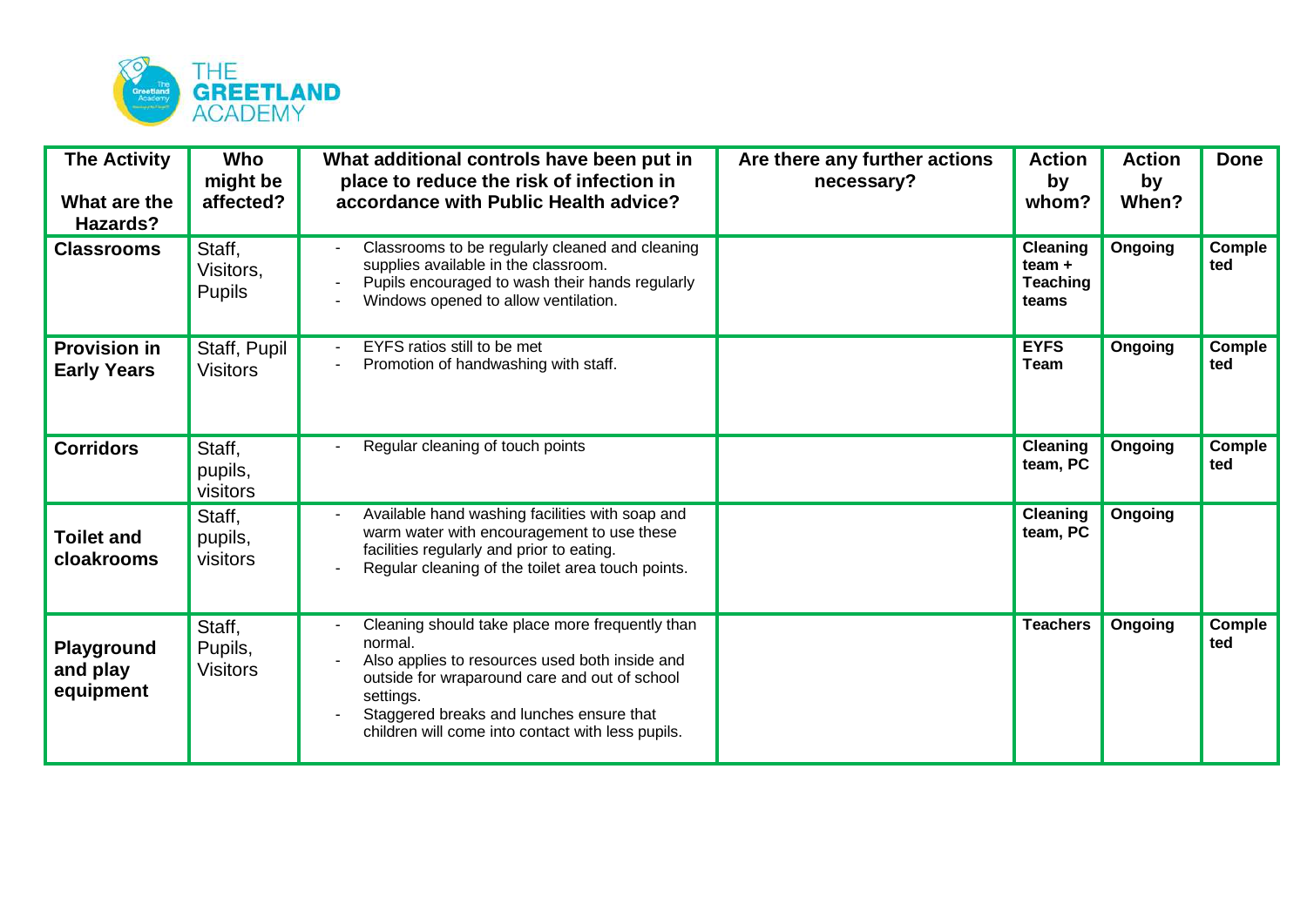

| <b>The Activity</b><br>What are the<br>Hazards?                                                                      | Who<br>might be<br>affected?              | What additional controls have been put in<br>place to reduce the risk of infection in<br>accordance with Public Health advice?                                                                                                                                                                                                                                                                                                                                             | Are there any further actions<br>necessary?                                                                                                                                                                                              | <b>Action</b><br>by<br>whom?  | <b>Action</b><br>by<br>When? | <b>Done</b>          |
|----------------------------------------------------------------------------------------------------------------------|-------------------------------------------|----------------------------------------------------------------------------------------------------------------------------------------------------------------------------------------------------------------------------------------------------------------------------------------------------------------------------------------------------------------------------------------------------------------------------------------------------------------------------|------------------------------------------------------------------------------------------------------------------------------------------------------------------------------------------------------------------------------------------|-------------------------------|------------------------------|----------------------|
| <b>Drop</b><br>off/collection<br>areas with<br>parents                                                               | Staff,<br>pupils,<br>visitors,<br>parents | Parents/ carers informed of their pickup/ drop off<br>times and points.<br>One way system in operation at KS1 - drop off<br>and leave<br>Same applies to PM                                                                                                                                                                                                                                                                                                                |                                                                                                                                                                                                                                          | <b>SLT</b>                    | Ongoing                      | Comple<br>ted        |
| <b>Catering</b>                                                                                                      | Staff,<br>pupils,<br><b>Visitors</b>      | Hygiene standards to be maintained                                                                                                                                                                                                                                                                                                                                                                                                                                         |                                                                                                                                                                                                                                          | <b>NT</b>                     | Ongoing                      | Comple<br>ted        |
| <b>Reception area</b>                                                                                                | Staff,<br>Pupils,<br>Visitors,            | Encourage parents to contact the school by other<br>means than face to face if appropriate.<br>Hand sanitiser gel and masks available, if<br>required.<br>Regular cleaning of touch points in the entrance.                                                                                                                                                                                                                                                                |                                                                                                                                                                                                                                          | HC,<br><b>Office</b><br>staff | <b>Ongoing</b>               | Comple<br>ted        |
| Area for<br>isolation/first aid<br>and separate<br>toilet                                                            | Staff, Pupils,                            | KS1 Conservatory and KS2 are by the MAT office<br>indeified for first aid.                                                                                                                                                                                                                                                                                                                                                                                                 |                                                                                                                                                                                                                                          | HC                            | Ongoing                      | Comple<br>ted        |
| <b>Clinically</b><br>vulnerable and<br><b>Clinically</b><br><b>Extremely</b><br>critically<br><b>Vunerable (CEV)</b> | Staff, pupils,<br>visitors                | As a minimum, CEV staff are to follow the same<br>guidance as everyone else, the key issue is<br>consultation with any vulnerable staff as per HSE<br>advice and it is always advisable to document this<br>discussion and agreement.<br>If this is the case, a full risk assessment with the<br>staff member should be undertaken and any<br>discussion documented including the measures<br>you have put in place to make the workplace as<br>safe as possible for them. | Request information from staff<br>and parents to identify those in<br>these categories.<br>Keep in contact with those who<br>are shielding or working from<br>home.<br>Encourage and promote the<br>take up of the vaccine<br>programme. | HC                            | Ongoing                      | <b>Comple</b><br>ted |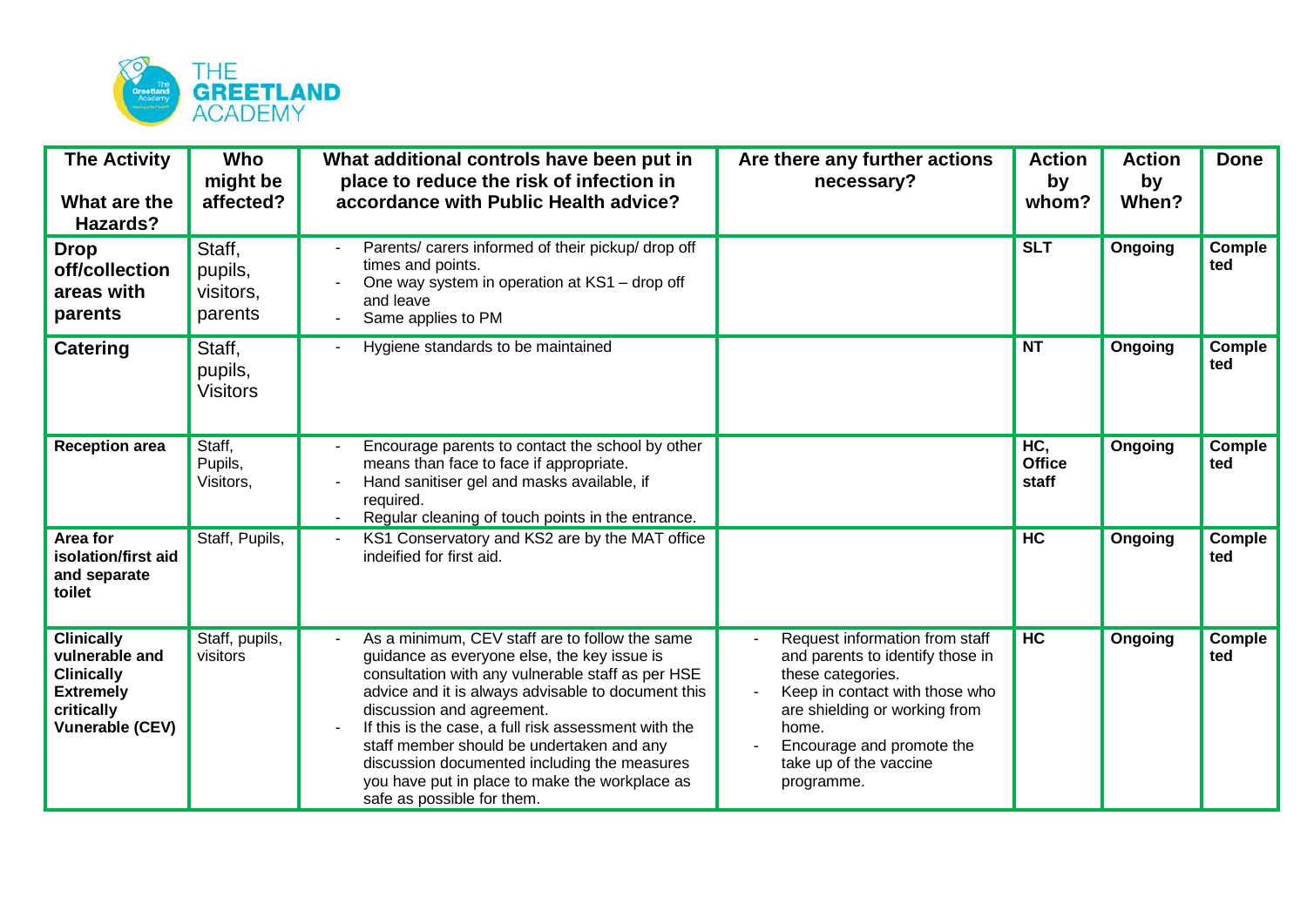

| <b>The Activity</b><br>What are the<br>Hazards? | Who<br>might be<br>affected? | What additional controls have been put in<br>place to reduce the risk of infection in<br>accordance with Public Health advice?                                                                                                                                                                                                                                                                                                                                                                                                                                       | Are there any further actions<br>necessary?                                                                                                                                                                                                                                                 | <b>Action</b><br>by<br>whom? | <b>Action</b><br>by<br>When? | <b>Done</b>   |
|-------------------------------------------------|------------------------------|----------------------------------------------------------------------------------------------------------------------------------------------------------------------------------------------------------------------------------------------------------------------------------------------------------------------------------------------------------------------------------------------------------------------------------------------------------------------------------------------------------------------------------------------------------------------|---------------------------------------------------------------------------------------------------------------------------------------------------------------------------------------------------------------------------------------------------------------------------------------------|------------------------------|------------------------------|---------------|
|                                                 |                              | The CEV guidance extends to staff who are more<br>than 28 weeks pregnant (and those below 28<br>weeks with other health concerns), but again only<br>where they are fully aware of the risk to<br>themselves and their unborn baby if they catch<br>COVID. If they still want to work, they need to<br>agree with you the safest way of working and<br>advice may be required from occupational health.                                                                                                                                                              |                                                                                                                                                                                                                                                                                             |                              |                              |               |
| <b>Staff</b><br>contingency<br>arrangements     | Staff, pupils                | Staffing protection plan in place<br>Staggered breaks and lunches to reduce the<br>number of staff in the shared areas at any one<br>time.<br>PPA can be taken at home to reduce the number<br>of contacts at any one time.                                                                                                                                                                                                                                                                                                                                          | Ensure staff are aware of the<br>reporting procedure to highlight<br>if they have any symptoms.<br>Ensure there is a plan in place<br>to have a suitable and sufficient<br>staff ratio to pupils which may<br>include having cover staff.                                                   | <b>HC</b>                    | Ongoing                      | Comple<br>ted |
| Symptomatic<br>staff or pupils                  | Staff, visitors,<br>pupils   | SEN office at KS2 and office net to entrance at<br>KS1 is available for anyone who is symptomatic<br>so they can wait to be collected.<br>Area in which symptomatic people are awaiting<br>requires to be cleaned after use.<br>Those who require close supervision while<br>awaiting collection should remain at a distance<br>Those who become symptomatic should return<br>home and, where possible, collected by guardian.<br>Preferably should use a separate bathroom which<br>must be cleaned using standard cleaning<br>products before used by anyone else. | Where there are work-related<br>positive COVID, cases these<br>may be HSE reportable and<br>guidance from the schools H&S<br>advisors should be sought.<br>In an emergency call 999 if<br>someone is seriously ill or<br>injured or life is at risk.<br>Ensure enough PPE in both<br>rooms. | HC                           | Ongoing                      | Comple<br>ted |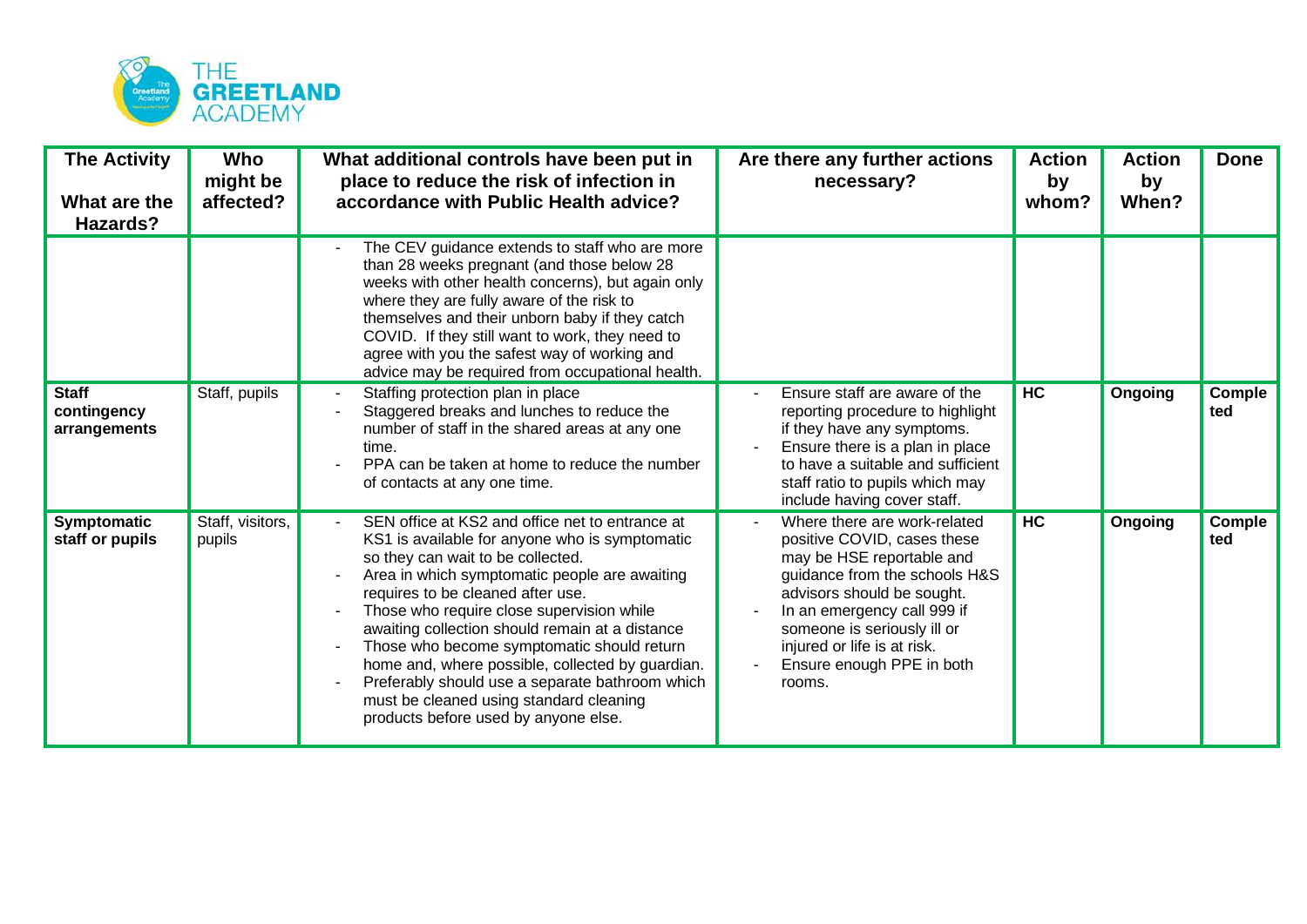

| <b>The Activity</b><br>What are the<br>Hazards?                | <b>Who</b><br>might be<br>affected? | What additional controls have been put in<br>place to reduce the risk of infection in<br>accordance with Public Health advice?                                                                                                                              | Are there any further actions<br>necessary?                                                                                                               | <b>Action</b><br>by<br>whom? | <b>Action</b><br>by<br>When? | <b>Done</b>          |
|----------------------------------------------------------------|-------------------------------------|-------------------------------------------------------------------------------------------------------------------------------------------------------------------------------------------------------------------------------------------------------------|-----------------------------------------------------------------------------------------------------------------------------------------------------------|------------------------------|------------------------------|----------------------|
| <b>Assembly &amp;</b><br>gatherings                            | Staff,<br>Pupils<br><b>Visitors</b> | As mixing is permitted, assemblies and gatherings<br>can go ahead<br>Windows will be open<br>Singing is permitted at this time, following DFE<br>guidance                                                                                                   | Conduct a risk assessment for<br>larger school events.<br>Assess assemblies due to<br>current number of cases across<br>school.                           | <b>HC</b>                    | Ongoing                      | Comple<br>ted        |
| <b>Transport</b><br>arrangements                               | Staff,<br>Pupils,<br>Contractors    | Children can be transported on the minibuses<br>The buses to have windows open to provide<br>ventilation<br>Those staff members travelling by public transport<br>to have access to wash facilities, which use is<br>encouraged                             |                                                                                                                                                           | HC                           | Ongoing                      | Comple<br>ted        |
| <b>Personal</b><br><b>Protective</b><br><b>Equipment (PPE)</b> | Staff,<br>Pupils                    | PPE required for personal care only.<br>PPE should be suitably stocked                                                                                                                                                                                      | Inform staff of the requirements<br>for PPE and provide information<br>for their safe usage.<br>Individual risk assessments to<br>be conducted if needed. | HC, CW                       | Ongoing                      | Comple<br>ted        |
| <b>Home visits</b>                                             | Staff,<br>Families,<br>Pupils       | Home visits can go ahead<br>Hand sanitiser provided for staff required to<br>conduct home visits.<br>Where possible, conduct the visit on the doorstep<br>and maintain social distance.                                                                     |                                                                                                                                                           | HC, NS                       | Ongoing                      | <b>Comple</b><br>ted |
| <b>Visitors &amp;</b><br><b>Contractors in</b><br>schools      |                                     | Provide handwashing or hand sanitiser facilities<br>for visitors/contractors.<br>Visitors should be encouraged to socially distance<br>If visitors meeting staff, do so in a room with<br>increased ventilation and follow increased<br>cleaning protocols. |                                                                                                                                                           | <b>Office</b><br>staff, HC   | Ongoing                      | Comple<br>ted        |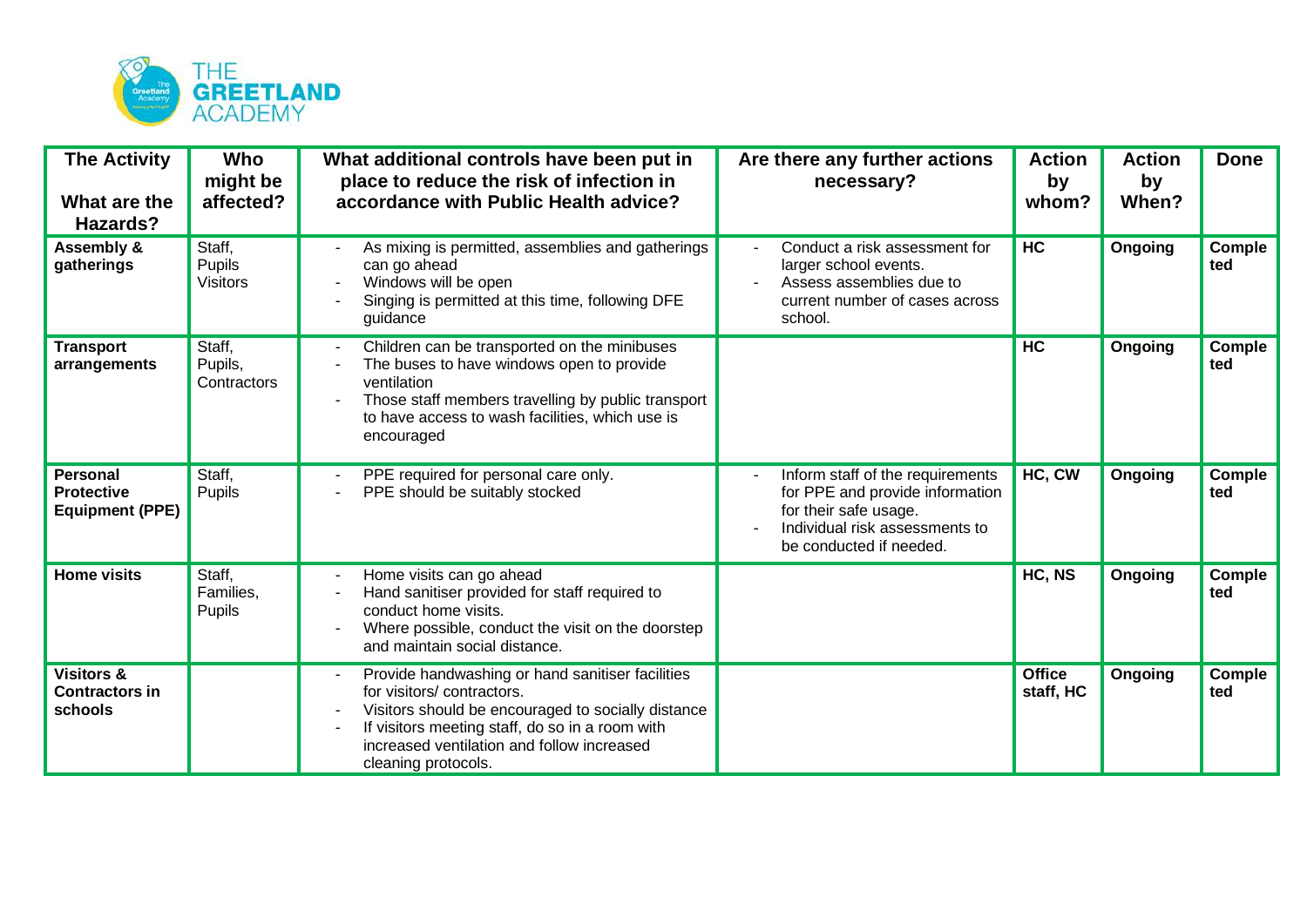

| <b>The Activity</b><br>What are the<br>Hazards?            | Who<br>might be<br>affected?          | What additional controls have been put in<br>place to reduce the risk of infection in<br>accordance with Public Health advice?                                                                                                    | Are there any further actions<br>necessary?                                                                               | <b>Action</b><br>by<br>whom? | <b>Action</b><br>by<br>When? | <b>Done</b>   |
|------------------------------------------------------------|---------------------------------------|-----------------------------------------------------------------------------------------------------------------------------------------------------------------------------------------------------------------------------------|---------------------------------------------------------------------------------------------------------------------------|------------------------------|------------------------------|---------------|
| <b>Physical</b><br>restraints/<br>comforting, first<br>aid | Staff, pupils                         | Ensure team teach training has been achieved by<br>teachers who are required to carry out physical<br>restraining.<br>Ensure wash facilities are available after a close<br>contact event.                                        |                                                                                                                           | <b>HC</b>                    | Ongoing                      | Comple<br>ted |
| Waste                                                      | Staff,<br>pupils                      | Waste to be regularly removed from within the<br>building and in the outdoor bins.                                                                                                                                                |                                                                                                                           | <b>Cleaning</b><br>team, PC  | Ongoing                      | Comple<br>ted |
| <b>Educational</b><br><b>Visits</b>                        | Pupils, staff,<br>visitors,<br>public | Educational visit risk assessments will reflect the<br>current restrictions with regards to COVID.<br>Risk assessments for trips must include a plan for<br>when a staff member or child displays symptoms<br>whilst on the trip. | Continue to review such<br>guidance.<br>Ensure all educational trips have<br>appropriate risk assessments<br>established. | HC, HA                       | Ongoing                      | Comple<br>ted |

**Assessors Name: Helen Crowther Assessment Review Date: April 2022**

## **Further Guidance**

[Guidance for schools: coronavirus \(COVID-19\) -](https://www.gov.uk/government/collections/guidance-for-schools-coronavirus-covid-19) GOV.UK (www.gov.uk)

[COVID-19: people with COVID-19 and their contacts -](https://www.gov.uk/government/publications/covid-19-people-with-covid-19-and-their-contacts) GOV.UK (www.gov.uk)

[Actions for schools during the coronavirus outbreak -](https://www.gov.uk/government/publications/actions-for-schools-during-the-coronavirus-outbreak) GOV.UK (www.gov.uk)